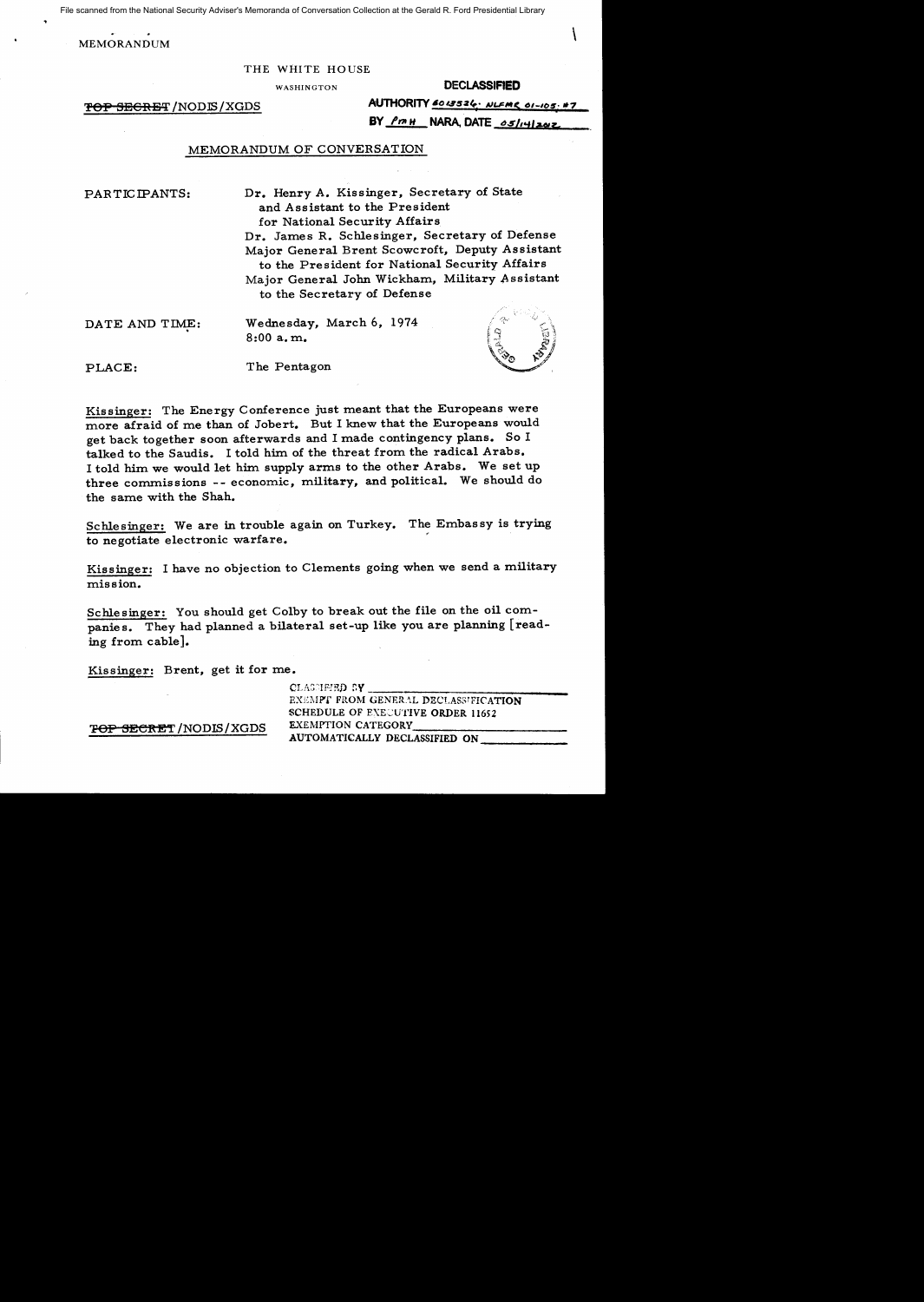#### TOP SECRET/NODIS/XGDS 2

I want this tightly controlled. The lunch group, plus a WSAG-type working group.

Have State inform Sadat of the attache going. The Egyptian thing is like the Chinese three years ago but we have to play it right. The Soviet Union lost its position in Egypt by asking for things; Egypt felt the Soviet Union was using them. We shouldn't ask for privileges for quite a while.

Schlesinger: How about a port visit?

Kissinger: Not until after the President's visit in August. Egypt will break with the Soviet Union this year and we have to be ingenious about getting military equipment. Kuwait is making a \$1. 80 million purchase for Egypt. · We must handle it quickly as the equipment for Kuwait. Let the Saudis buy extra stuff so some can go to Egypt.

We must keep Israel so strong that the Arabs can't defeat them. If they could, we would lose our leverage.

I am now convinced that the Soviet Union didn't know of the October war.

The Soviet Union has gotten little from detente.

Europe is tough only because of detente -- because they don't know what we will do. If we went back to a tough line, the Europeans would come to the Soviet Union -- like they now go to the Arabs. That is the same with the liberals in Congress.

Wilson will cut defense, but at least they like the United States and are reluctant about the EC.

Schlesinger: Will they throw me out of Holy Loch?

Kissinger: No. Take it easy on the Brits.

I am convinced we must break the EC. The French are determined to unify them all against the United States. France even attacked us through Brazil. What could France ever get out of it?

Schlesinger: France has lost its sense of mission. All the elements do it because they think Paris wants it, but they don't have a goal in mind.

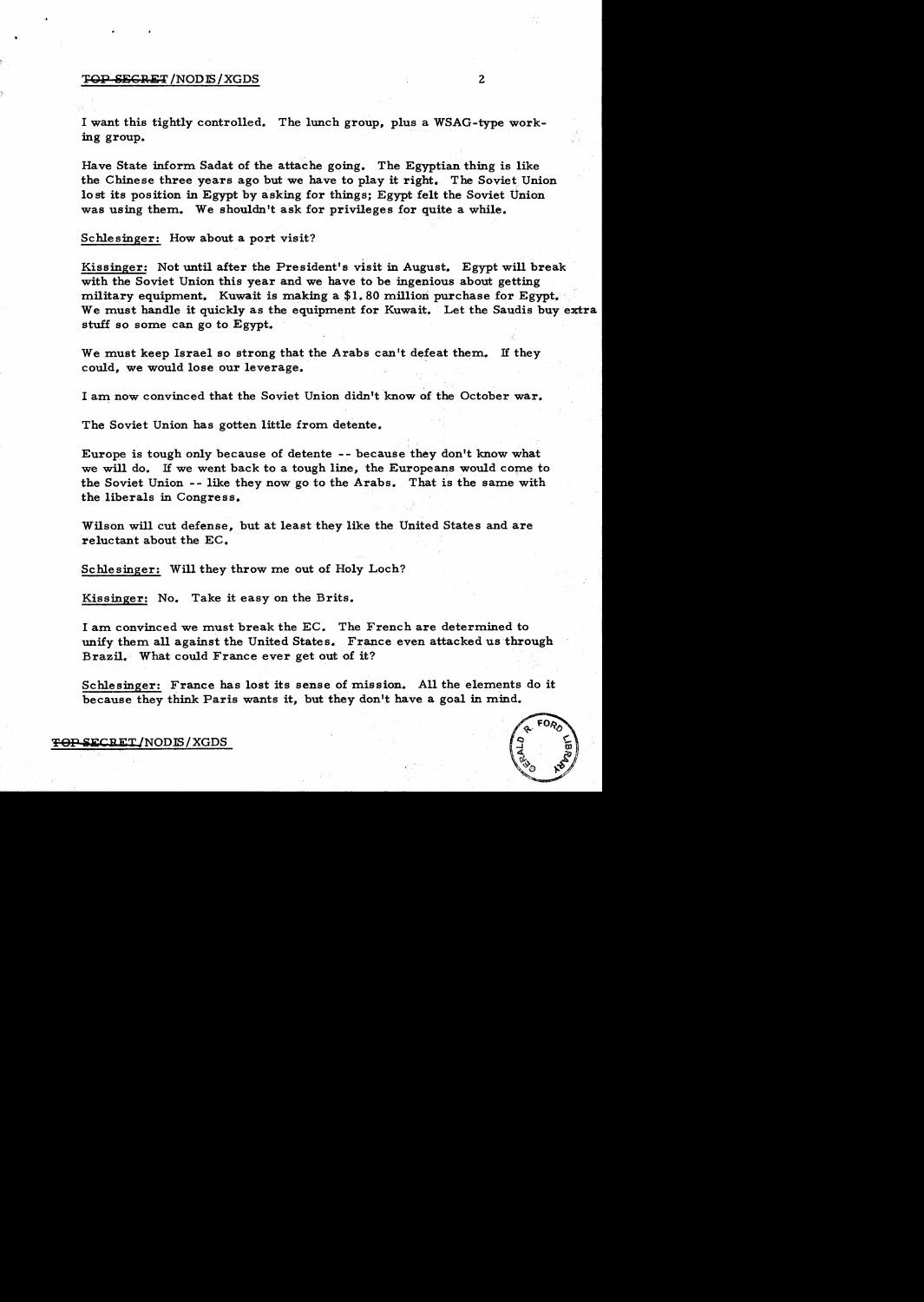#### T<del>OP SEGRET</del> /NODIS / XGDS 3

Kissinger: Everything the EC has been able to do in the last year has been against U.S. interests.

This meeting with the Arabs -- who would want to get twenty Arabs together? The conservatives will lose their maneuvering room with the radicals and the Europeans will support the radicals.

The fact that the EC didn't ask to see me on March 4 when I was in Brussels is an interesting phenomenon. Scheel met with me right before the meeting, and didn't tell me what was going to happen.

Schlesinger: Is Heath finished?

Kissinger: I think so. I think the Conservatives are out for six years.

Schlesinger: What do we do about the Europeans? I think we should pull some forces out.

Kissinger: Not yet. The consequences are too dangerous. But we must work on the Brits and Germans.

The President was going to Europe in April to sign two declarations. The NATO one is okay. The EC one is meaningless but we could accept. Now we are calling a halt on the EC one.

We should send a similar cable and a similar mission to Iran.

Let's concentrate on the French. We work with the British and push them toward the Germans. Let's try for awhile to work with the British.

Let me go to  $SALT...$ 

Someone has managed to implant in the public mind that you and I are split. I think most of the leaks on SALT have come out of Defense.

Schlesinger: Fred and Sy Weiss are close to the Jackson staff. [Wall Street Journal Editorial.]

I have said there are no divisions within the government.



T<del>OP SECRET</del>/NODIS/XGDS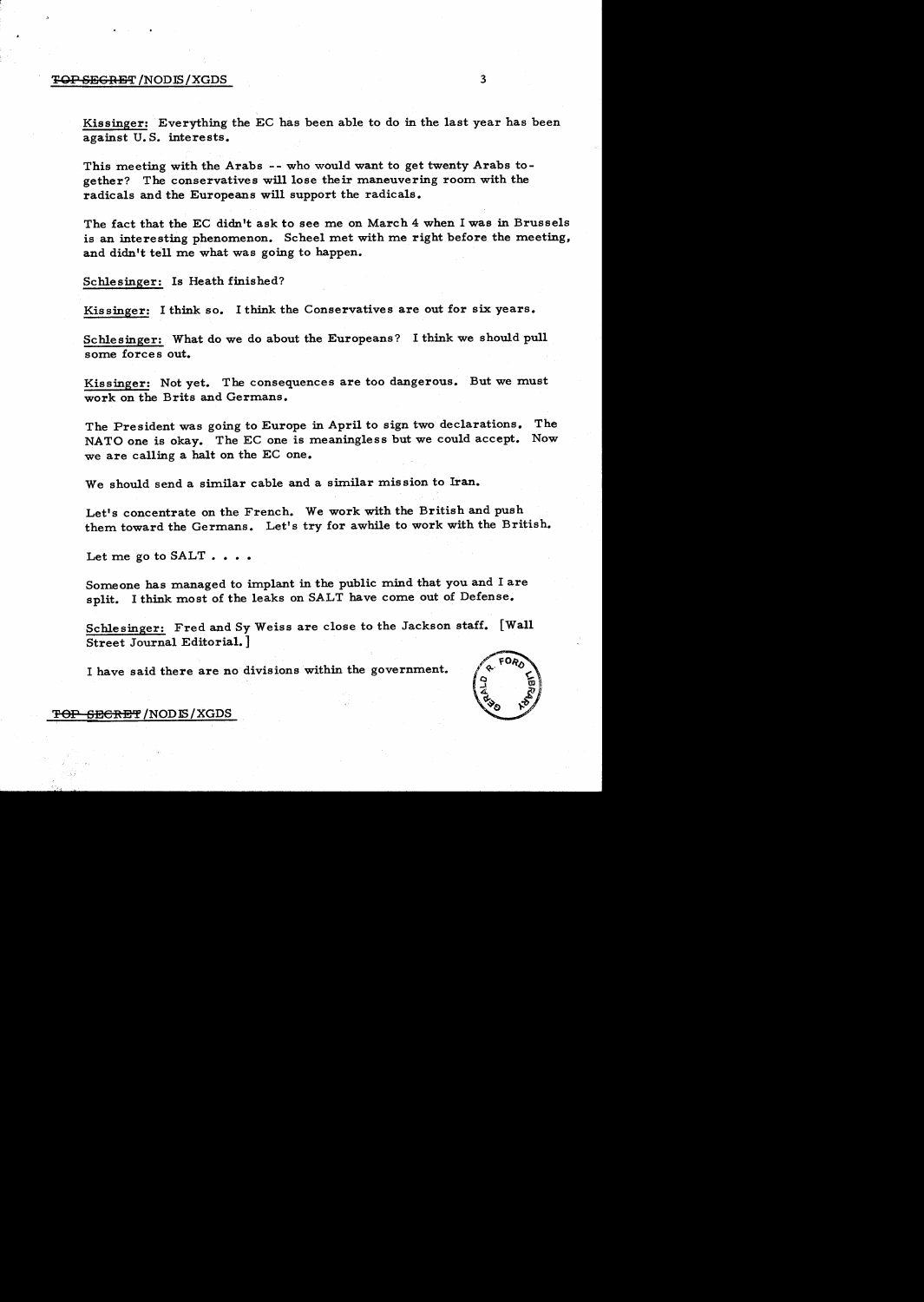## $\overline{P}$ eli Secret /NODIS/XGDS 4

Kissinger: I don't feel we are in conflict -- but it seems as if we were, the country couldn't stand it. The way this debate is going, the President is being put into a box -- that while Defense is wanting to build up<br>our defense while Kissinger wants to give things away. Then if the our defense while Kissinger wants to give things away. President makes an agreement, he is giving things up.

Schlesinger: All our preference is for a permanent agreement. You think we can1 t get it and it would collapse the talks. We backed off and agreed to a NSDM  $-$ - but then there is an issue on bomber payload. It can't be treated as equivalent to missile payload.

Kissinger: That isn't what bothers me. I think Moorer is playing a cynical game.

Bomber throwweight is strategically different. It is okay for freedom-tomix purposes.

From the Soviet point of view, they have gotten little from detente. What were their goals? To lull the United States, and weaken the alliance. The press in the United States is hard on Brezhnev -- for supporting Nixon.

Schlesinger: I don't want a SALT agreement which is disadvantageous. What do you want?

Kissinger: I want the sniping to stop and the line that only Defense is concerned with the national interest.

Schlesinger: Let's frizz up bomber throwweight. Bomber throwweight is subject to a number of special considerations, such as air defenses.

Kissinger: You and I need a long session next week so you know the range within which I am operating.

The Soviet Union is in desperate shape over the Middle East. Asad may want things the way they are -- but for the ceasefire, he would have counterattacked. But for Egypt, but for the Soviets' lack of support, and but for the U.S. Any line he agrees on he must then defend.

They can't possibly be in the same room with Israel. It just couldn't work.



TOP SEGRET/NODIS/XGDS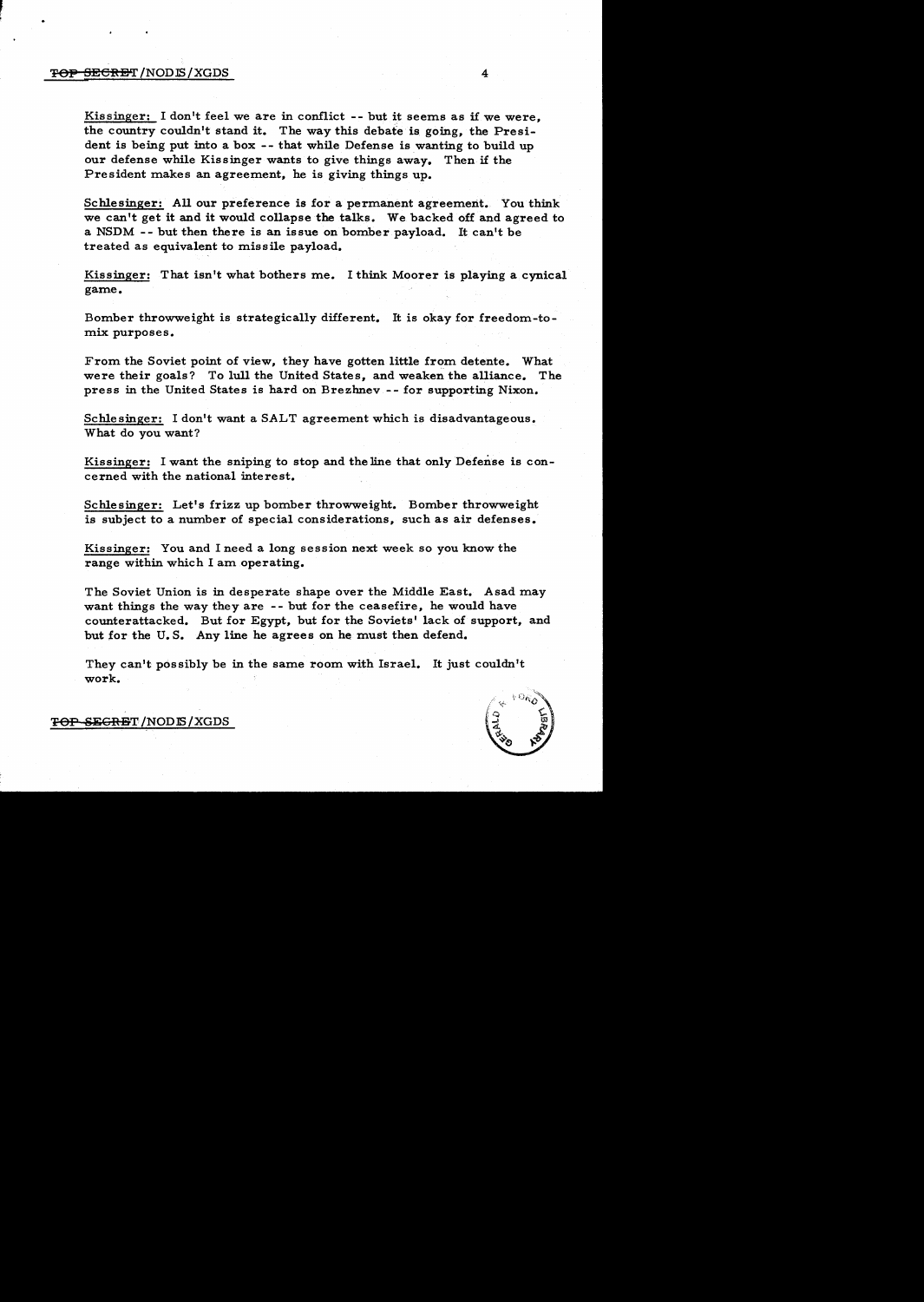#### $\overline{\text{FOP}}$  SECRET /NODIS/XGDS 5

ra<br>.

,,,, -  $\sum_{i=1}^n \frac{1}{i}$ 

If I can push Israel past the October 6 line and Kuneitra. I can get the other Arabs to push Asad and that would give him an excuse. There may be no second phase in Syria.

We have to try to keep the Soviet Union from wrapping everything into one grand negotiation.

Schlesinger: Can we get Saudi money into South Vietnam?

Kissinger: Let's get the embargo lifted and the commission set up first.

Faisal is jealous of the Shah and asked why we preferred him.

Let's get out a NSDM on the Saudi Commissions, and the luncheon group and working group. Put Treasury on the working group.

[He shows- the Graham Martin cable on \$850 million aid for South Vietnam.]

Schlesinger: Thailand -- here is the problem. Their government in July is civilian. They will press for our withdrawal and won't let us keep a permanent base structure.

Kissinger: I am not sure your evidence is accurate. Is a new agreement necessary by summer?

Schlesinger: Yes. The civilian government is hostile. We must thin out around Bangkok.

Kissinger: Let's get the staff work done by Friday. We will talk at lunch. We need the Kintner reaction by then. We have to decide: (1) Should we talk to the Thais?  $(2)$  When? (3) And what magnitude of reduction?

Schlesinger: If we can agree with the Thai military on a base structure by July 1, the military can make it stick.

Kissinger: What about Suez mine clearance?

Schlesinger: You have to distinguish between mining and removing [explosives] ordnance. The removal of mines from the water we will do.

'<del>POP SECRET</del> /NODIS / XGDS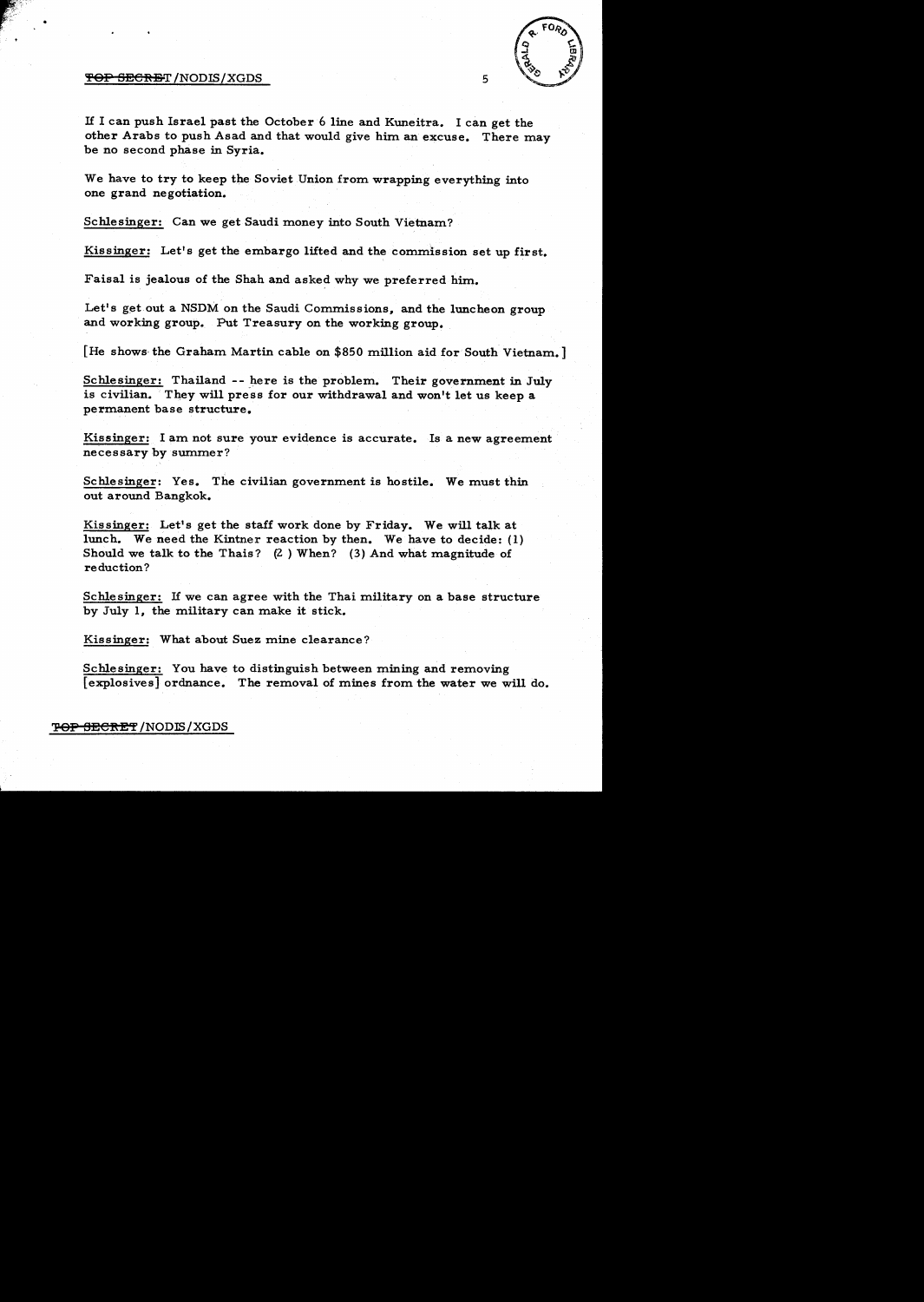#### $\overline{TOP}$  SEGRET /NODIS / XGDS 6

•

Kissinger: Sadat wants Egypt to see that the Americans are doing something. Could we do the dredging if there is no ordnance problem?

Schlesinger: I will have to check. It probably is illegal for Defense to pay.

Kissinger: What can we do to keep the Soviet Union happy? We have MBFR but that may be premature. CSCE is cheap. The Germans or French will probably give it away anyway and we should beat' them.

Let's talk SALT next week.

Schlesinger: We must still watch Southeast Asia.

Kissinger: In many ways South Vietnam is the hinge of our foreign policy.

The personal assistant of Sadat will be here next week. Just tell him we will not let him down and we want to cooperate.

Schlesinger: I want to stop off in Iceland to give them love and kindness on the way to NATO.

We might contemplate making a Korean division mobile.



## <del>TOP SECRET</del> /NODIS/XGDS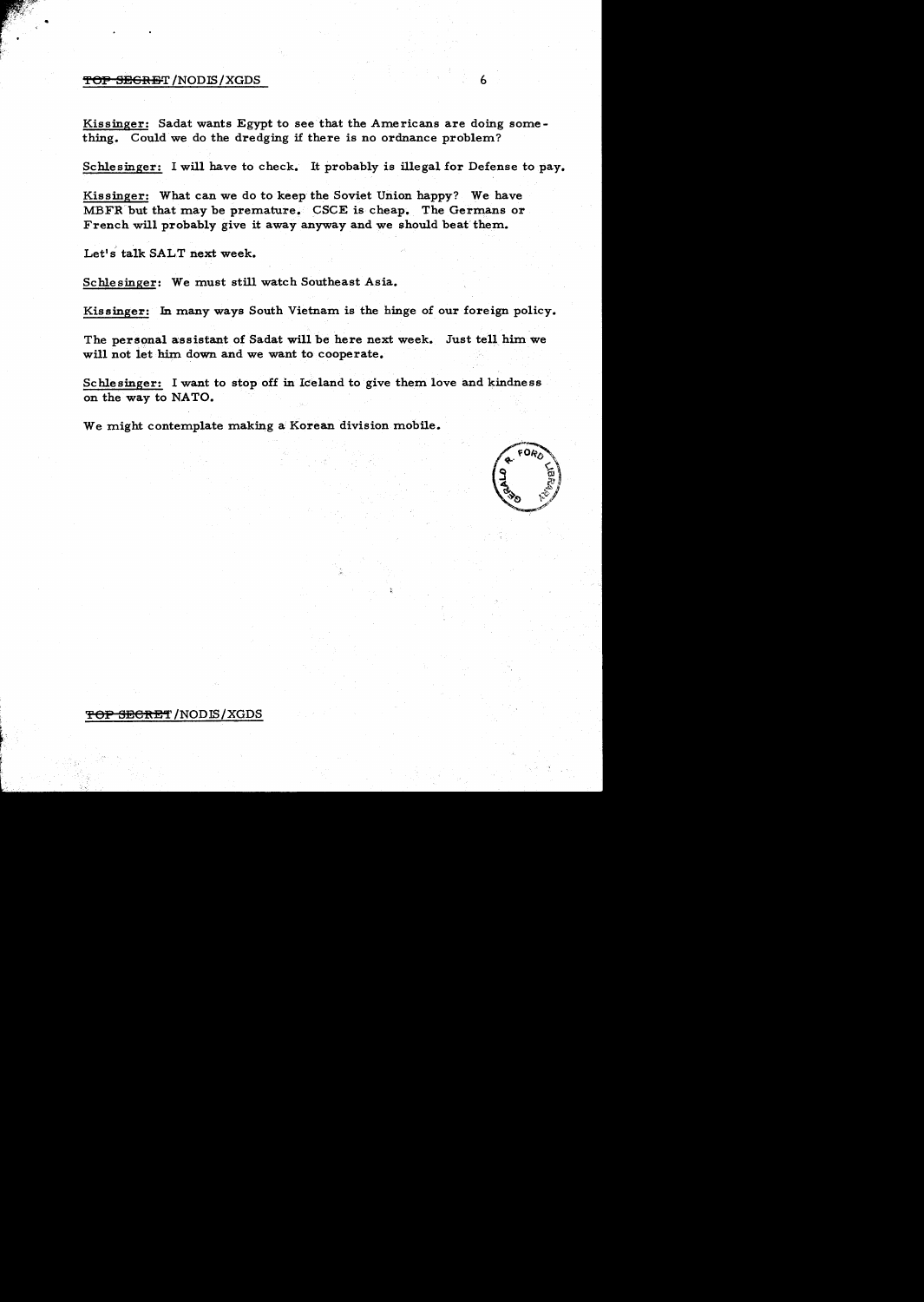HAR/Schles<br>6 Mar [1979] THE WHITE HOUSE WASHINGTON K - Energy count just breasent that Eleverno wrote opinist of me than Jethert But & huem that the Kins would get back together seem ofter + 2 mode contriging planes. Sig (What to Scentis I wild tring thement face Rachied arosts. Toll time we won't lit bin sigply some to other ands. Sutt my 3 exerious management, will, pol. Should do some as/ Stah 5 - 00 x in times again on Turkey. The somborous is toping to begatives exctreme  $\alpha$ ayne. K- Shaler we objection to cknow to going when was send a shit, missing 5- year should get with a break out a fill on a but componions, They had pleased a balative At up tike you an planning ( reaching case) K-Brook get it for we. I consent this temptity controlled. The limits group, plus a WSAG type arocking group. >> House State enform 5 adon't of attache years Foration thing is like thinks & your aya last en house & plan et aight for thing to dubt felt survey wing to put a while **DECLASSIFIED** 

AUTHORITY ED13526 NLEMR 01-105:4; BY PMH NARA, DATE 05/14/2012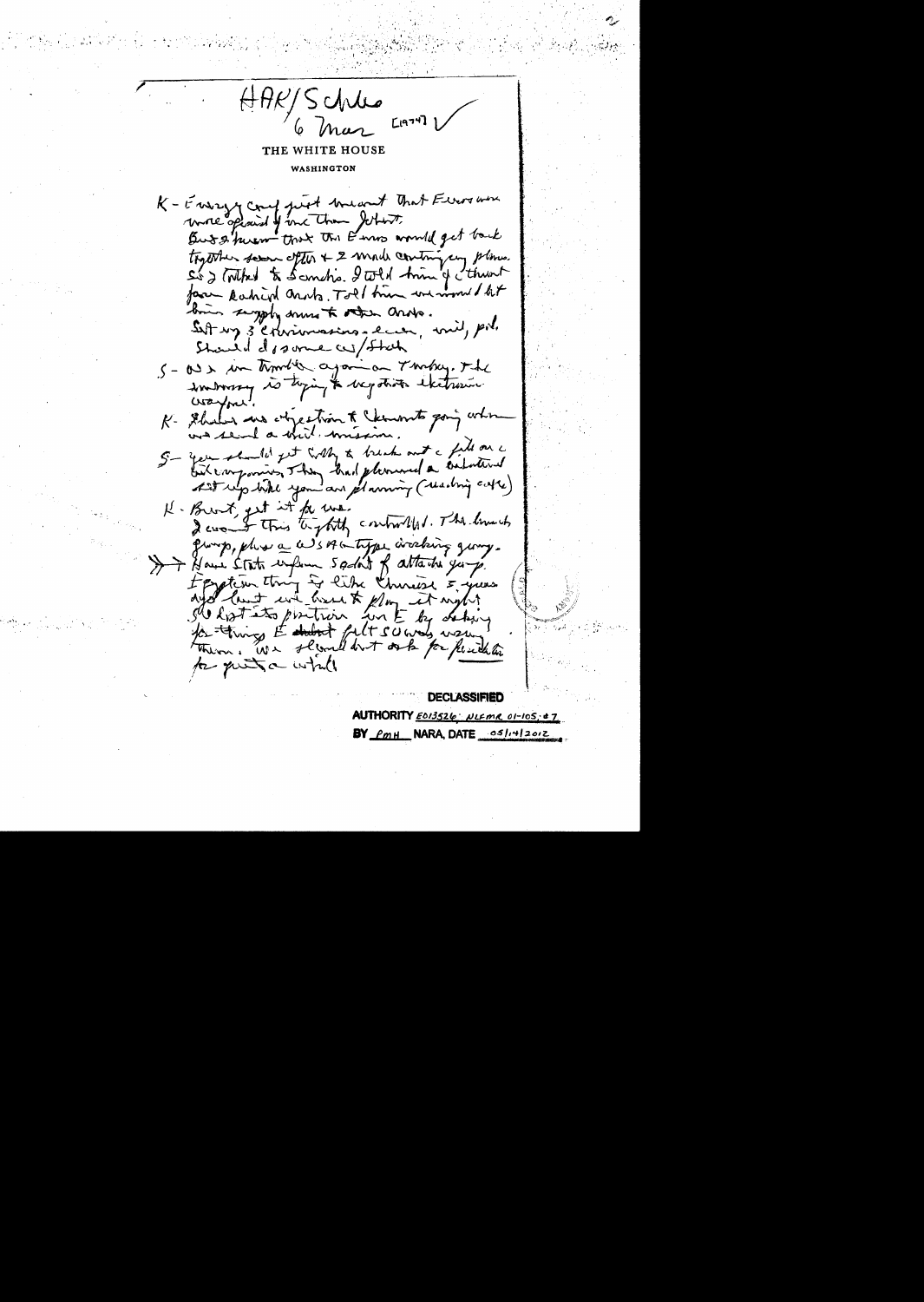S-Horn about port west? K - zot united often Pres west in dry f with reach we is or this year + we have K do important admit getting unilisers.<br>Kwait is mobily 150 pun have for E. Let Sandis buy extremogenth, so some  $com_{30}$  to  $E$ . WSS showst keep I see strong that a anders can't child them. If they correlal, and correlal 1rs on hodness I women comments of death know of ON war. SU hang portter hitte from detterts. Europe in trough andy because petitiontobecause they don't know what we will do. If we would be to things line, this would come  $K_S V$  - the valuate  $d_{\text{not}}$ Lamer w/c, Laboraly in Crayes We have will cut defense, but at least they like US + are 'ulustant about volument. ET. 5- Wash they them we cont of Holy Long Demonuel un won't becake a EC. The Franch au diterminel to unify ayant . e VS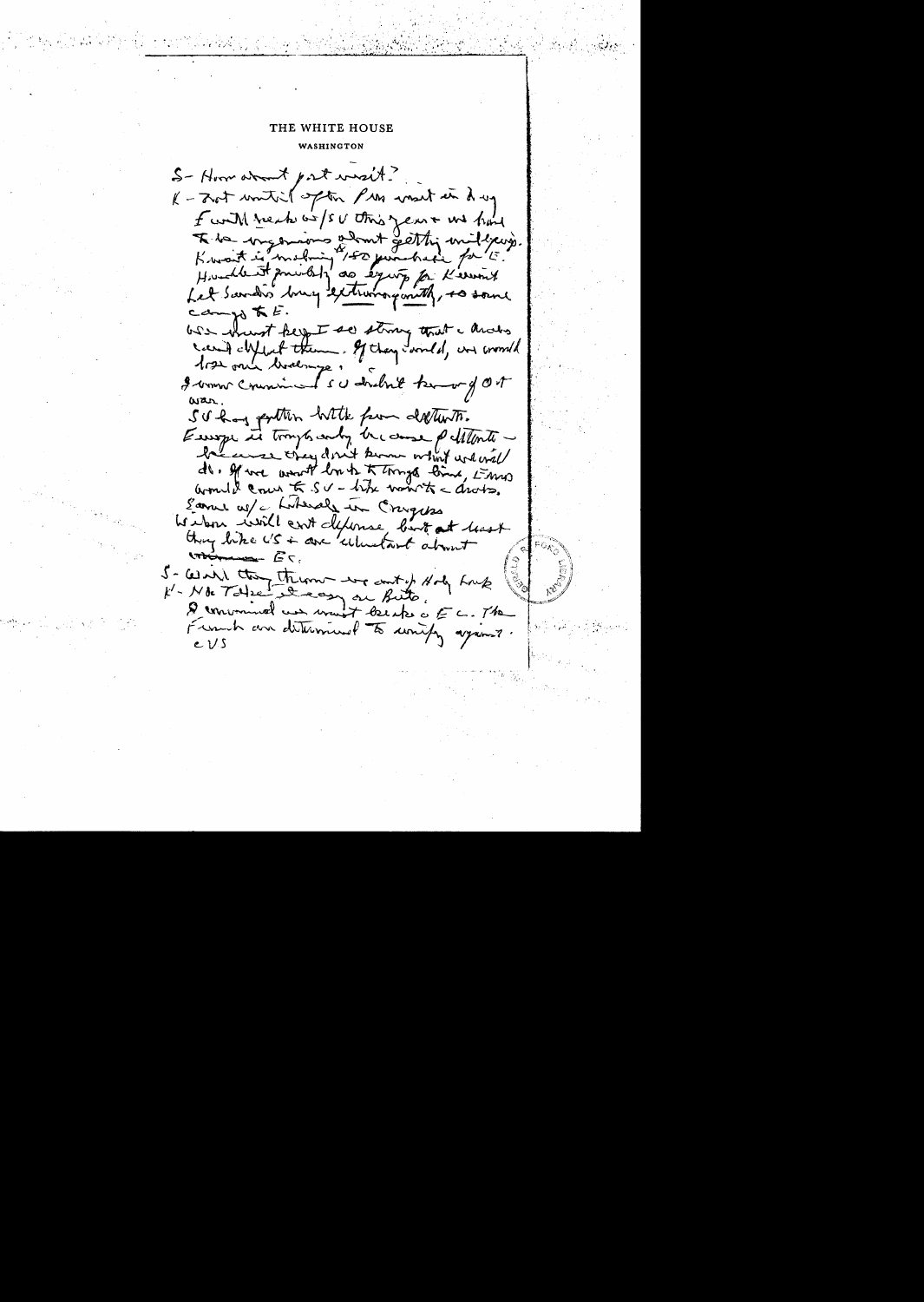## THE WHITE HOUSE WASHINGTON

France eigen Make (and thru Breezil. What could France was gest andy it? I - Freeme has lest ato dernief musin. All a shimmts do it toucase thing think Paris wounts at, but they closed tour a joint in cramel. K - Esigthing Ec has been obtet in lot plan they live against US withist. This intesting us andre - who went wount x get 25 aros Tryther ? They conservatives will be this macuum room w/ - Andrews & c Emos will Samport a reducats. Fast that EC dadn't ask to see one one many when Iwasers Buresels is inthestery phonesierne. Steballs with work component by se anty, 5 - Is Hereth family ? K - getting too. I think medicinations are out pelayes. 5-ail et des un des demets Euros, 2 territz  $\int_{-\infty}^{\infty}$ K- Not yet C'enseptements too dangerous. Hest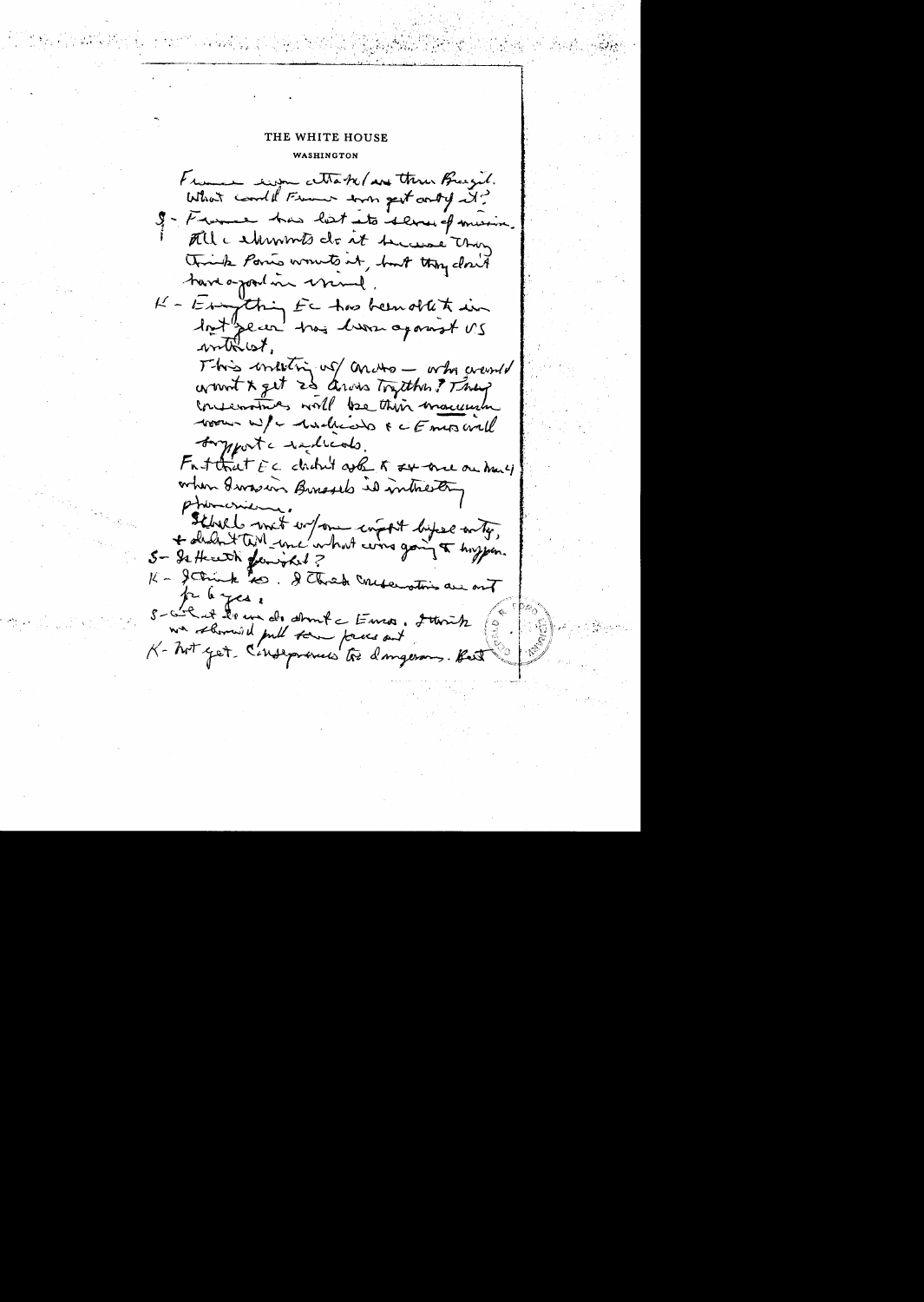\* V x = = waffle a statement that we receive

We must work an Bit Asmens Proves geing & Em in agril # sya 2 dichating. NATO out of, Econo meaningless but we could accept, have K-core should several similar control somether wrespire to I wan. Leto croceratorite on Frank, Week W/ R + post them Toward Gummans. Lits The for a white week or / th. Letine yo & SALT-Someon has turnaged to implant in Groot of a listor are SALT have come out of  $D$ farse. 5 - Feed + Weens and clerk Jackson stap + ( Wald Shoot gammed editmical) 2 hours have there are no eppoint i goost K - I don't feel we in genefrant - but went if we will connect content stand it. The way this debot is going Prop is<br>being put with a boy - That wind They Then of Printed dyramst, he to prime things up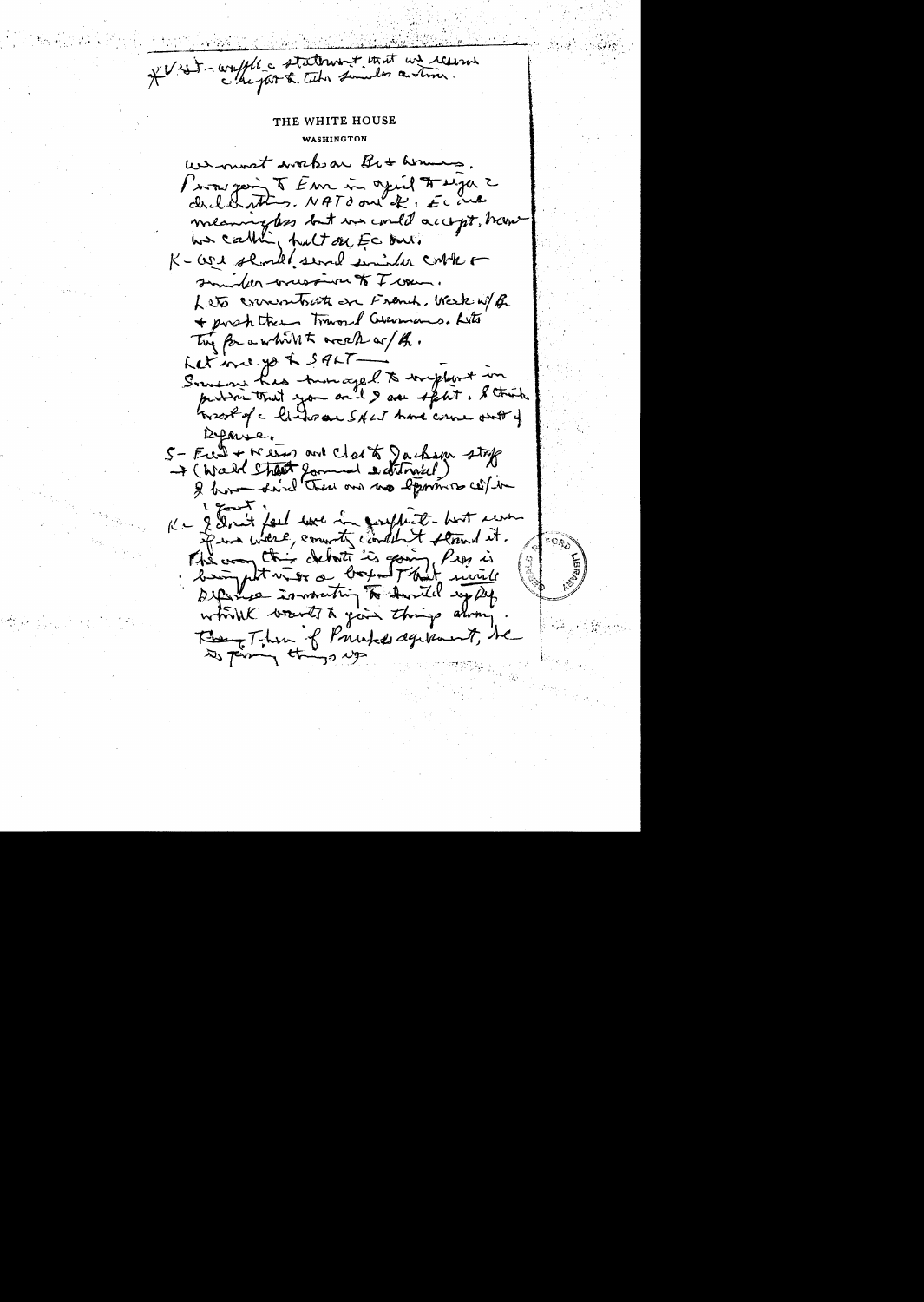THE WHITE HOUSE WASHINGTON I-OM avec proforme infor perme agricunent, gentimate me content  $x + \bar{x}$  would endure takes We tacked of + agreed to NSNM - tout then is issued ain boundar purplead. Carit to trentil as expensived to Brissie por Curel!<br>K-J hat now't britist brithwas was, I think thrown staying a connect Egure, Burnham thursday of is defeating all afferent. It is of for pelchant town bopaes. From S & point of win they have gotten with from determine where their good? Kevel US, we sherr allumner. Pression US is hard on Bug-for Inforting difers. 3- Jelent comme à SAKT agreement which cont?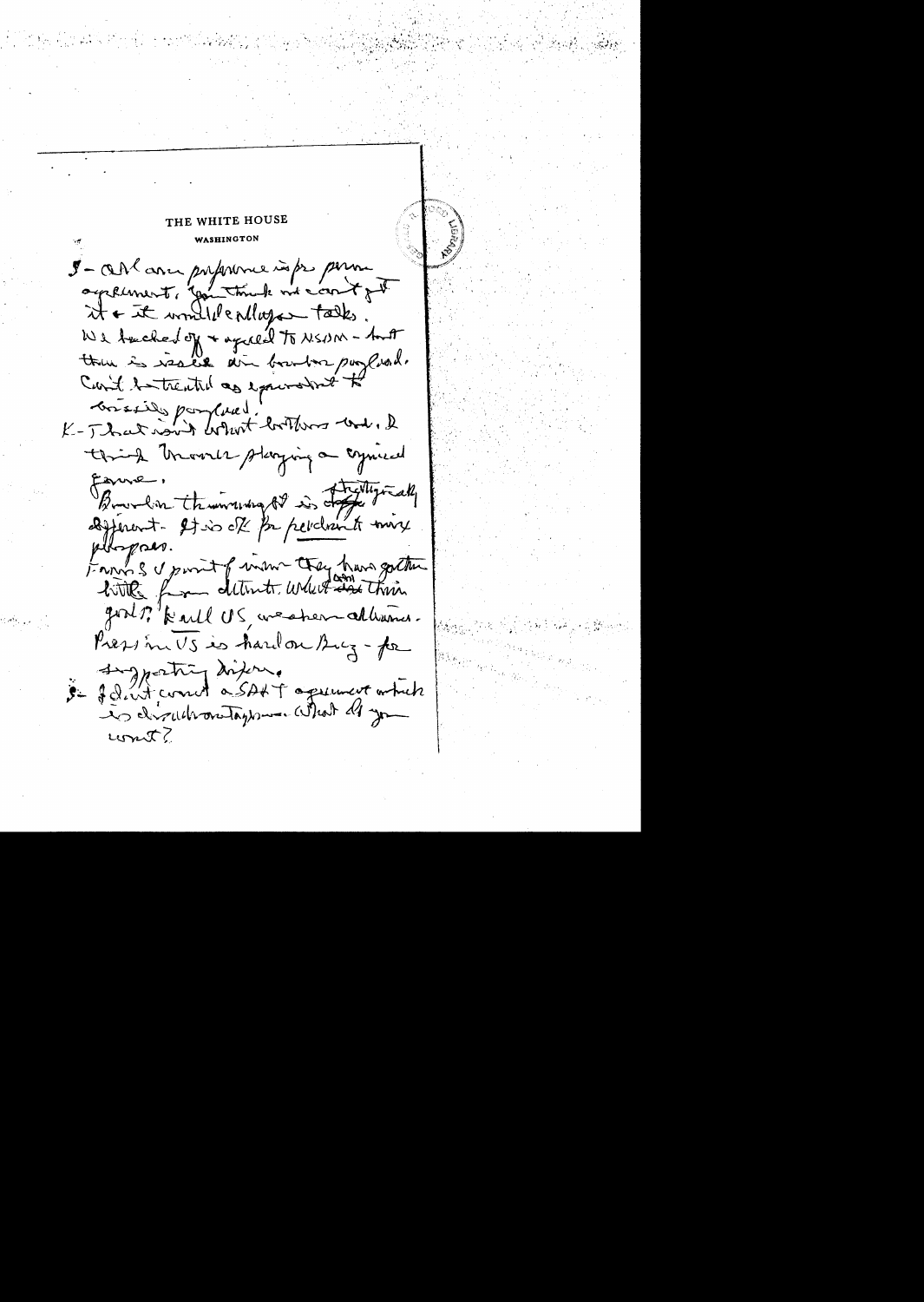# THE WHITE HOUSE WASHINGTON

K- I want shepping & stop i retter that only Ref is concluded at a Trath intrent. 5- Letifange aux bounder tremmersytit. à treatenche deprivativements K- Jam + 2 week ling station witt orach So the good know campe up in which depending. Anal many went things a croy they are - lot par le la conditation - But for E - But for SU lack of signet  $-$  But for  $\mathcal{L}$ . anytive be organized on her wint then clifbred They can't prestily to win a some rom wil I st just couldn't unk.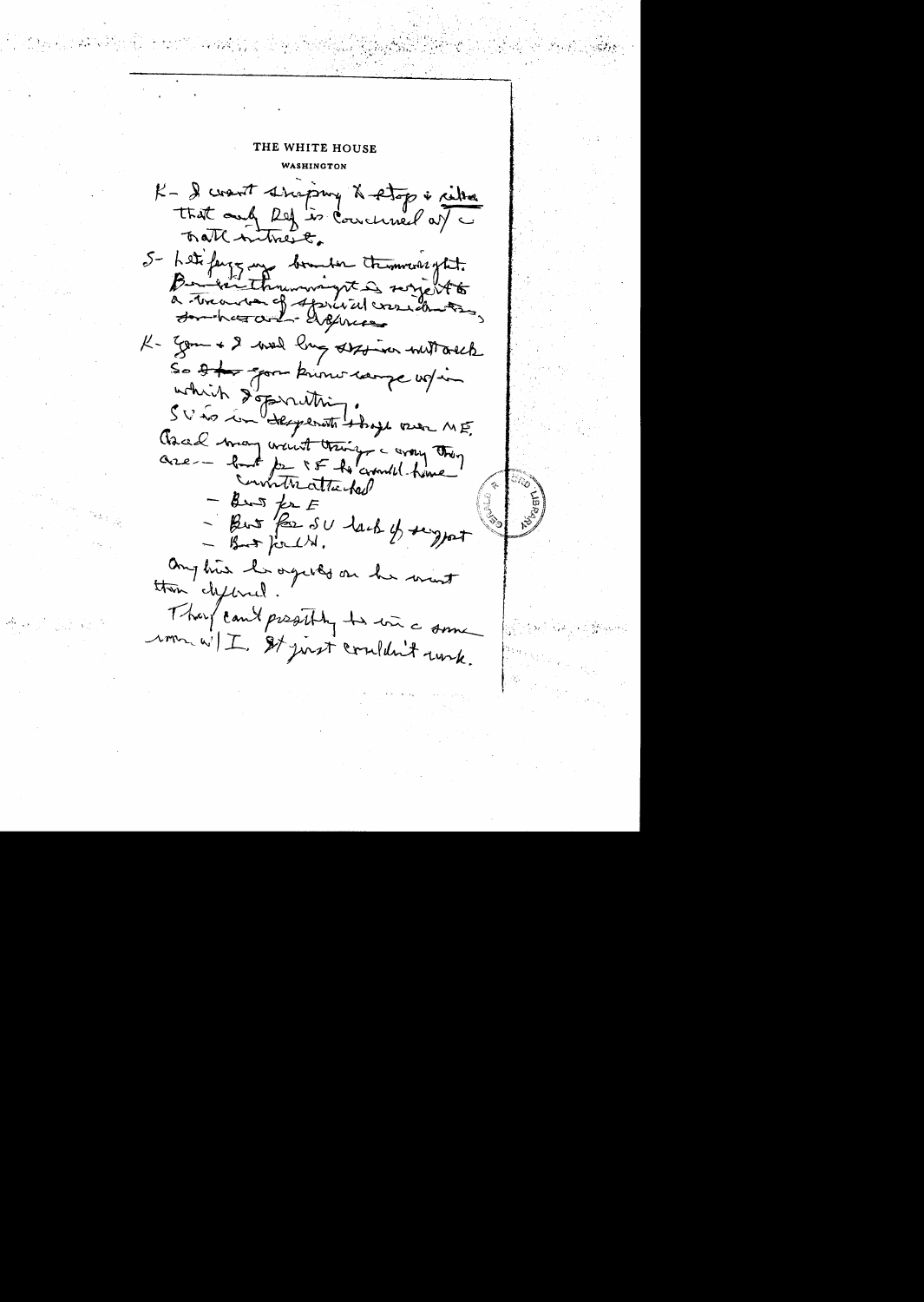K-M) can prot I part det G bird + Quentra, 2 com get cortes ands to proh Caach + that would give There way he no & secure place In Seps We haven't try to keep SU pour washing doring thing with our year - Migotration 5- Comme filt Samuti Metroy with SVN K-Litz fet étrologiq bjett + commession the wy first. Farad is features of that inter why adjusticed by Hit ont N SD NI M Sand Commission I that in celleracits à ma ard) S-Theolie d. Home is public . Their<br>Good time gody is conition . They will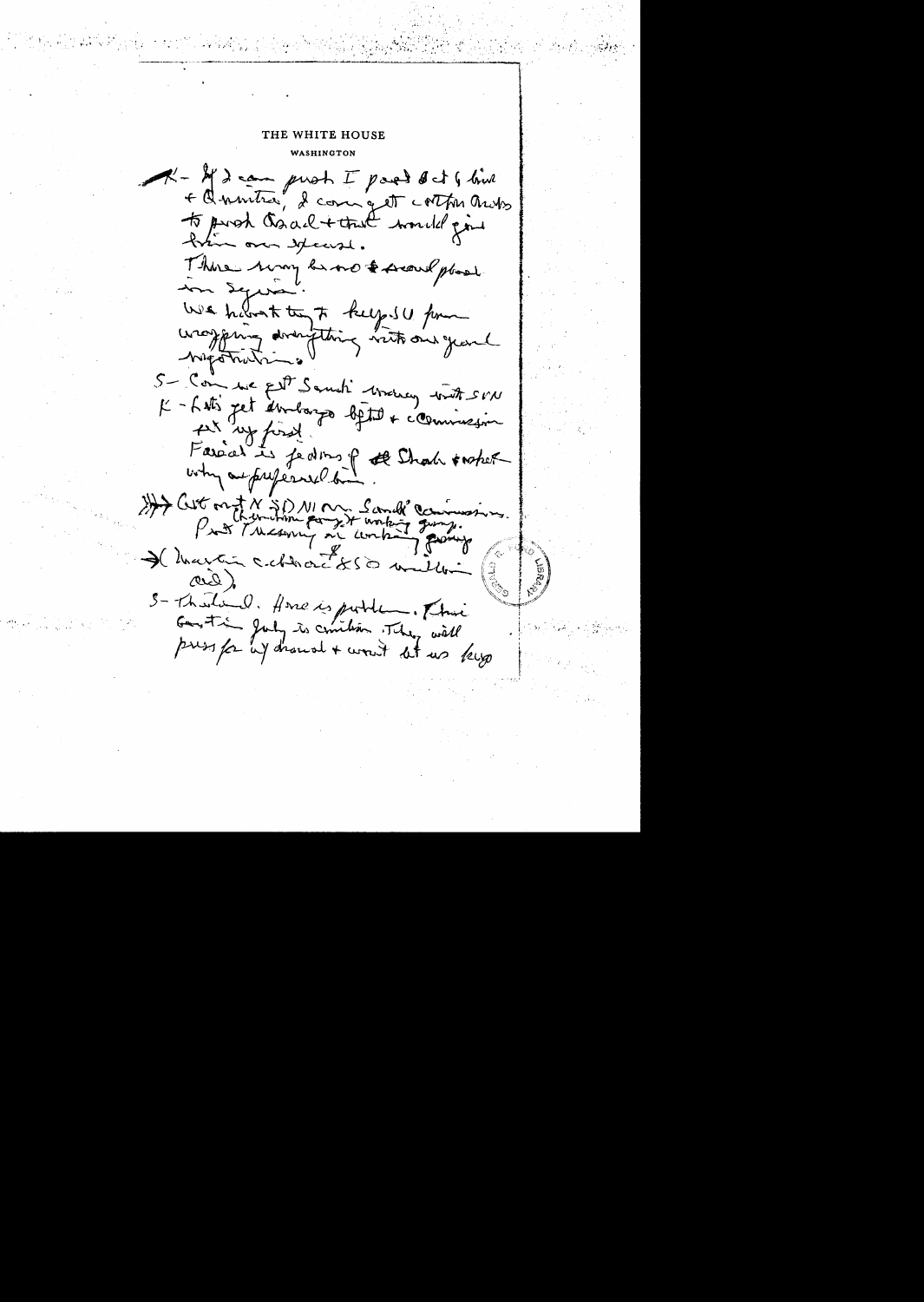phromovert boase structure. K - 2 come book since your evalouse accurate. Is when agreement wereson by summer? S- Yes, Comedian port in hostill, we wast the with around Bought. Rest stuff work done by Fieldy I Talk at home look flatten Mention by True WStandalber Takent Than  $(1)$  when (3) What wrongwith be of which (S Aprens can a put cont their minutes in home structure by July 1, the multan com wrigge it stink) K - Sur doming mine clearance. S- Distinguire betten wine &<br>renne (disposition) advance.<br>Renne al france from arther wenth de R-Saclat monts E t 24 that annuncians. cean daring Limitating